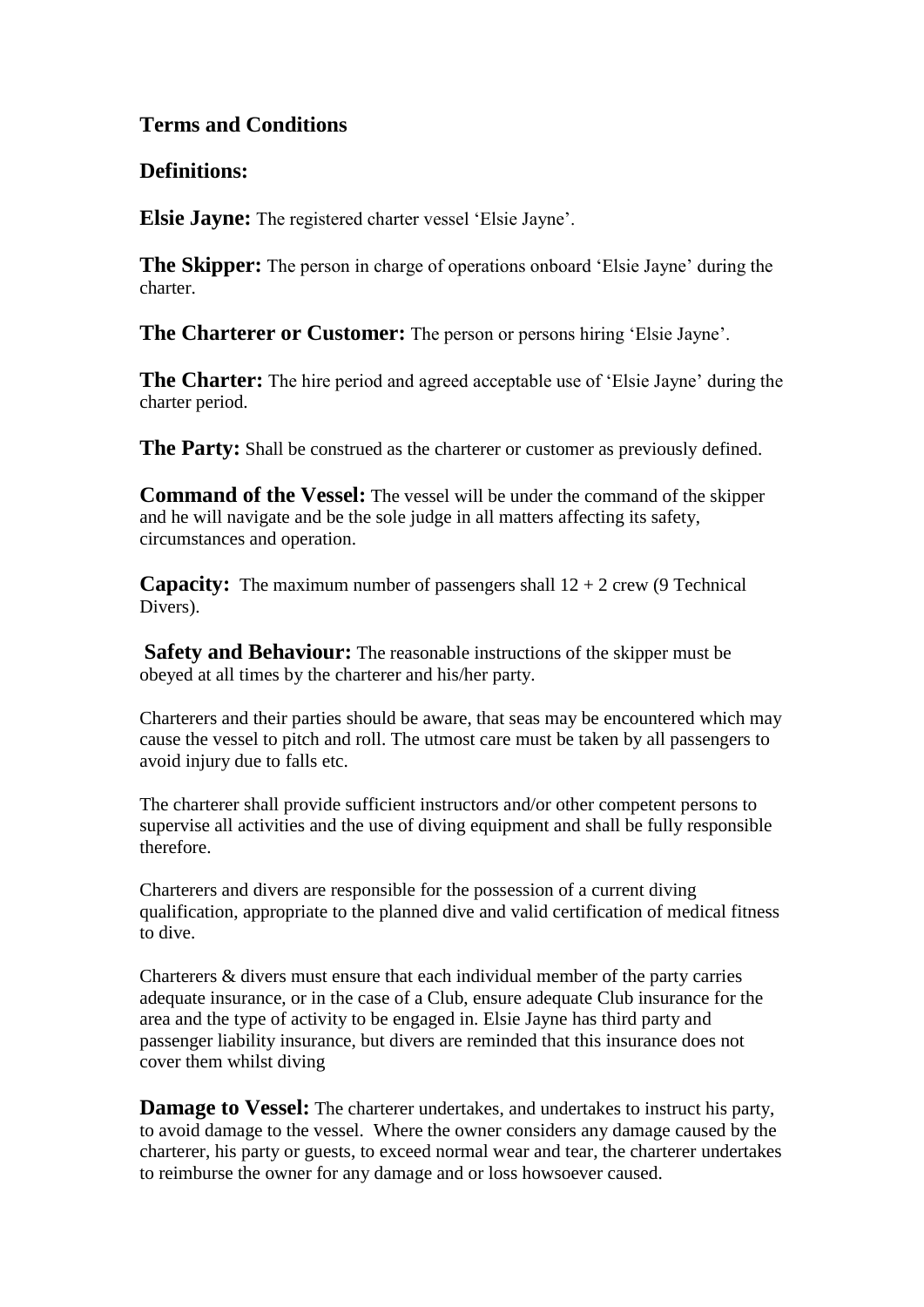**Loss or Damage:** The owner, skipper and crew shall not be responsible for any loss or damage howsoever suffered by the charterer, his licensees or guests, in respect of property or for any delay or cancellation

**Dive Equipment:** Divers are responsible for all diving equipment. The Skipper/crew does not accept responsibility for loss of, or damage to passengers' gear, property or valuables whilst on board or in transit. These are the responsibility of the individual and should be provided for on their personal insurance cover. The Owner /Skipper and crew shall not be responsible for any accident or injury caused to any person or persons arising out of diving or the use of diving equipment.

Diving is normally restricted to a maximum depth of 40 metres. Charter groups wishing to dive to a greater depth than 40 metres must disclose this at the time of booking. All day charters are based on the carriage of a maximum of 12 passengers and the carriage of not more than 24 diving air cylinders and associated sport diving equipment.

The carriage of uncommonly large quantities of equipment must be by prior agreement with the owner or skipper. Where the customer or any of the party wish to use either Nitrox, Trimix, or other mixed diving gas and equipment, the Skipper must be notified at the time of booking, in order that the weight and volume of the equipment can be assessed to avoid vessel overload.

### **Inclement Weather on Dive Charters:**

In the event that the owner or skipper should judge the weather conditions unsuitable or if the owner or skipper should for any reason cancel the charter (except in the case of clause (c) (below), any deposit paid will be carried forward to a suitable future date for both owner/skipper and charterer. Should no suitable date be agreed, a full refund will be given. If the decision to cancel is that of the customer, no monies will be refunded. The owner or skipper shall not be held responsible for any other expenses incurred by the charterer.

#### **Booking:**

A deposit of 50% will secure the booking.

Full payment must be received Six (6) weeks prior to arrival.

Any booking within Six (6) weeks must be paid in full at time of booking.

#### **Payment:**

Payments by Credit Card shall incur a 3% charge.

No charge on debit cards/ bank transfer.